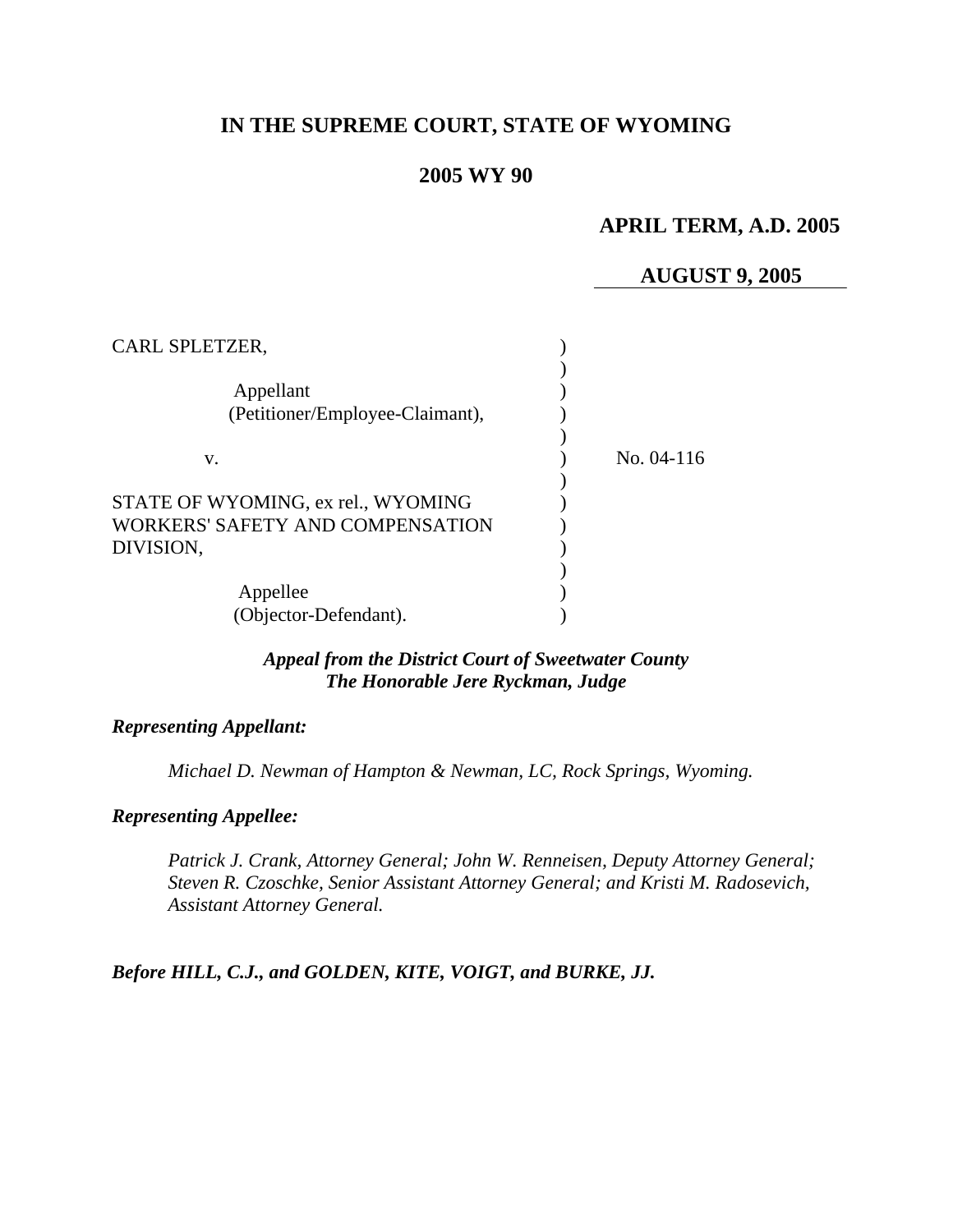## **VOIGT, Justice.**

[¶1] Between 1987 and 1990, the appellant, Carl Spletzer (Spletzer), suffered compensable work-related injuries when he inhaled toxic fumes while working as a welder. From approximately 1990 to 2001, the Wyoming Workers' Safety and Compensation Division (the Division) paid medical benefits for treatments related to Spletzer's injury. However, in December of 2001, the Division denied three claims submitted by Spletzer finding that they were not related to his 1990 work-place injury. Spletzer requested a contested case hearing and the matter was referred to the Office of the Medical Commission (the Commission). The Commission found that Spletzer failed to meet his burden of proving that his 2001 claims were related to his compensable work injury. Spletzer appealed the Commission's decision to the district court. After the district court affirmed, Spletzer filed a timely appeal to this Court.

# *ISSUES*

[¶2] Spletzer presents four issues for our review:

- 1. Did the Medical Commission exceed its subject matter jurisdiction by ruling on an issue that was not referred to  $[it]$ ?
- 2. Did the Medical Commission follow proper procedure required by law?
- 3. Did the Medical Commission act arbitrarily, capriciously, abuse its discretion, or otherwise not act in accordance with law within the meaning of W.S. §16-3- 114(c), in denying Appellant's medical treatment of chronic respiratory and arthritic conditions?
- 4. Was the Medical Commission's decision denying benefits supported by substantial evidence within the meaning of W.S. §16-3-114(c)?

## **FACTS**

[¶3] From 1987 through 1991, Spletzer was employed by Sunland Services as a welder at a Chevron fertilizer plant in Rock Springs. He described the work environment as follows:

> I was working on a shutdown in the plant where they were taking pipes apart, taking equipment apart, replacing equipment. They would wash everything down, but there would still be active fumes in the plant. And I was working in the plant. We were working 16, 18-hour days five days a week, seven days a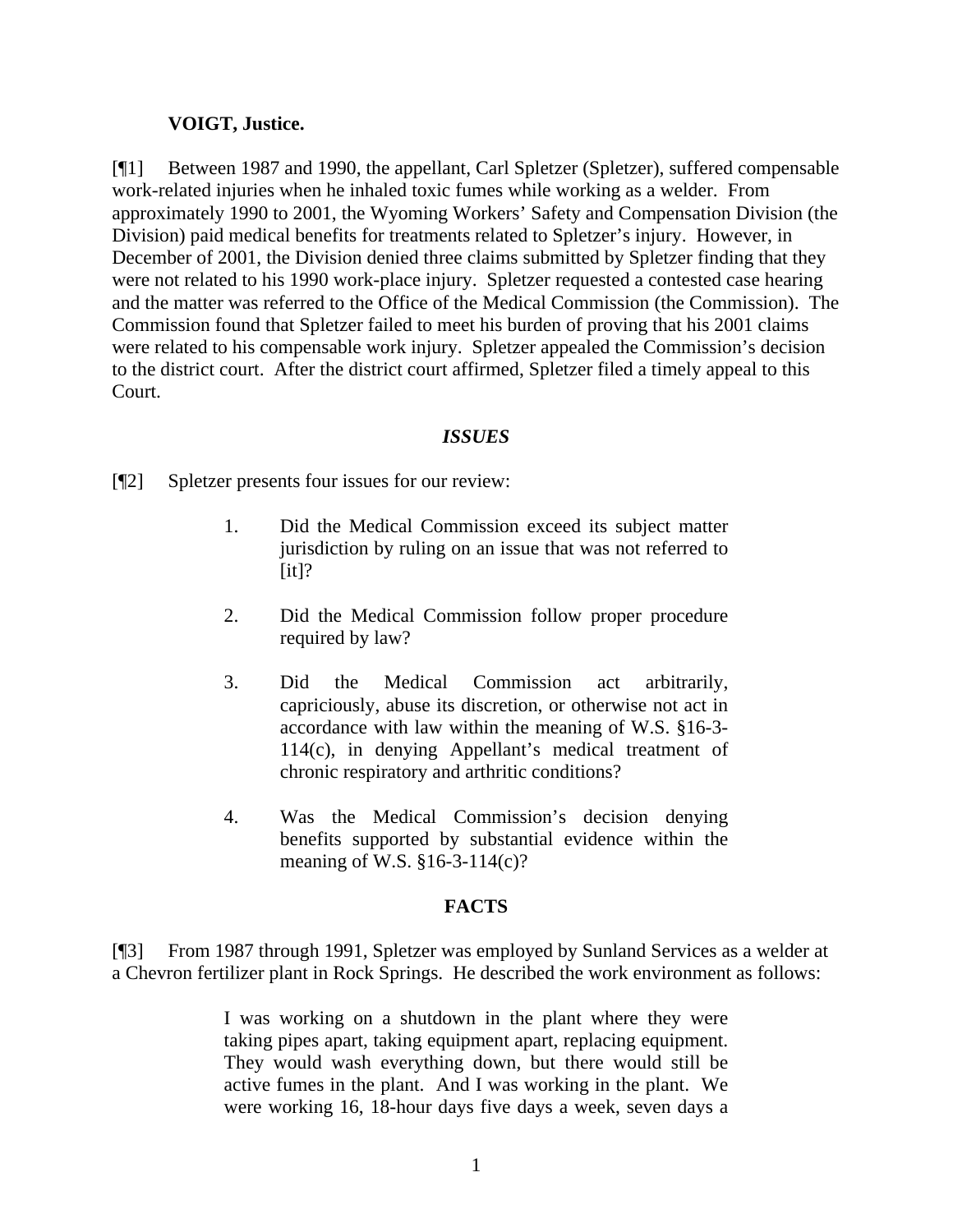week. All I would know is I would be working in the plant like maybe two or three days and I would wake up the next morning with a terrific sore throat, headache, flulike symptoms, real tremendous body aches. I would have to take a day off work or two days off work. I wouldn't get any better. I would lose my voice. Then I would go to a physician and they would prescribe medicine for me.

As a result of those ailments, Spletzer filed a worker's compensation claim on March 27, 1990. On December 5, 1990, the Division issued a formal determination stating that it would "review, audit and pay claims related to bronchitis, but will not allow any claims to be paid on conditions related to arthritis." The Division paid for treatment and diagnosis of Spletzer's medical condition over the course of several years.

[¶4] In August of 2001, the Division requested that Dr. Terry Brown perform an independent file review in order to provide the Division with an opinion regarding whether Spletzer's ongoing medical conditions were related to or caused by the 1987-1990 workrelated exposure to toxic chemical fumes. Dr. Brown's review encompassed Spletzer's medical records from July 1987 through February 2001. The Division requested that Dr. Brown answer five specific questions, which questions, and Dr. Brown's responses, follow:

# **1. What current ailments are directly attributable to the 1990 hazardous materials exposures while working at SF Phosphates Fertilizer plant in Rock Springs?**

There is minimal to no documentation of any incident of significance in 1990. Virtually all workups from Dr. Goldstein in 5/90 to Dr. Kanner in 7/92 all refer back to 1987 exposures while working at Chevron. Nonetheless having the luxury of reviewing over a decade of medical records, it is apparent that it is not possible to say that any of Mr. Spletzer's medical problems are relatable in any way to exposures that occurred while at work, inasmuch as he had had persisting symptoms which have been primarily subjective with minimal to no objective evidence for his subjective complaints in terms of his pulmonary and musculoskeletal workup and examination. He has changed employment several times with no change in his symptoms, and the medical records appeared to look for documentation of excessive exposures and none were able to be documented. These facts give credence to the conclusions drawn as far back as 1990 and 1992 by very thorough physicians that it was not possible to attribute his symptoms to any specific event and, in fact, fibromyalgia syndrome and/or depression appear to be the most appropriate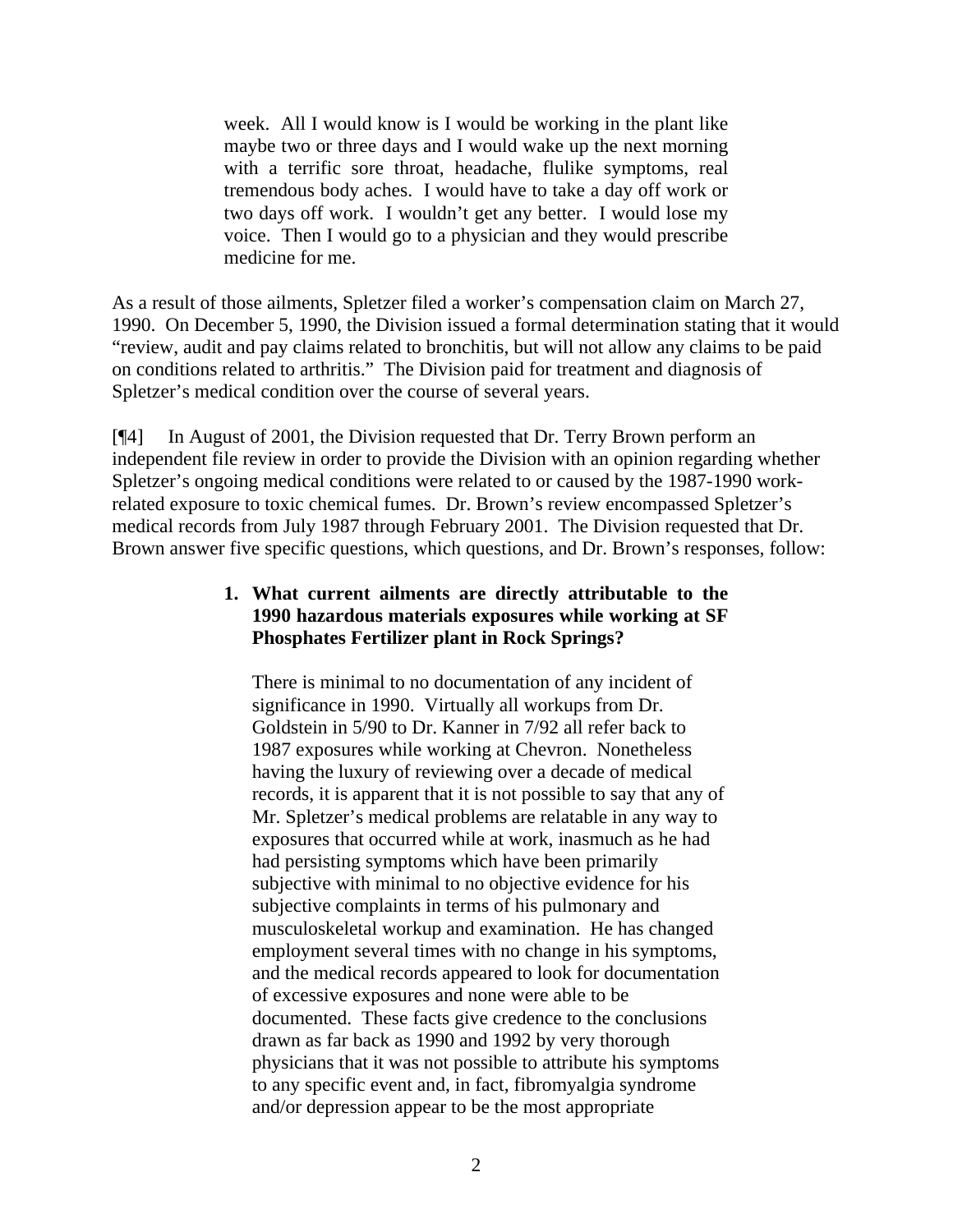diagnoses and the ones most in keeping with the complaints he has had. Neither of these would be work related.

**2. Would exposure to such substances in the amounts reported cause the long-term problems Mr. Spletzer reports?** 

No.

**3. Regarding his pulmonary status, what is the most likely cause of his continuing complaints, and is it directly attributable to the 1990 exposure or to other causes?** 

Evaluation by an excellent pulmonologist, such as Dr. Kanner, who is well known to me, have resulted in no definitive conclusions. This would be in keeping with the trend through this decade for him to have ongoing symptoms despite changing jobs several times. I would concur with the opinions of the evaluators in the records that it is not possible within a reasonable degree of medical certainty to establish a causal relationship between his complaints in 1990, and certainly later, and any exposures that occurred from 1987 to 1990.

**4. Does he suffer from arthritis that is attributable to the hazardous materials exposure or is it likely due to other causes?** 

His subjective complaints of arthritic pain that have not been objectified on physical examination to any significant extent or on radiographic examinations are not attributable, within a reasonable degree of medical certainty, to any exposures at work, and in fact have not been definitively attributed to any medical diagnosis. He has had a very thorough workup, and as one reads through these records over the years, concerns with his psychological status grow in this reviewer's mind, not only regarding existing concurrently with all of his complaints, but also perhaps providing a cause for his complaints. At some point, a very thorough neuropsychiatric evaluation with neuropsychological testing would have been of interest.

**5. At this time, what current medical condition that Mr. Spletzer receives ongoing treatment for should be the Division's responsibility, in that the Division is**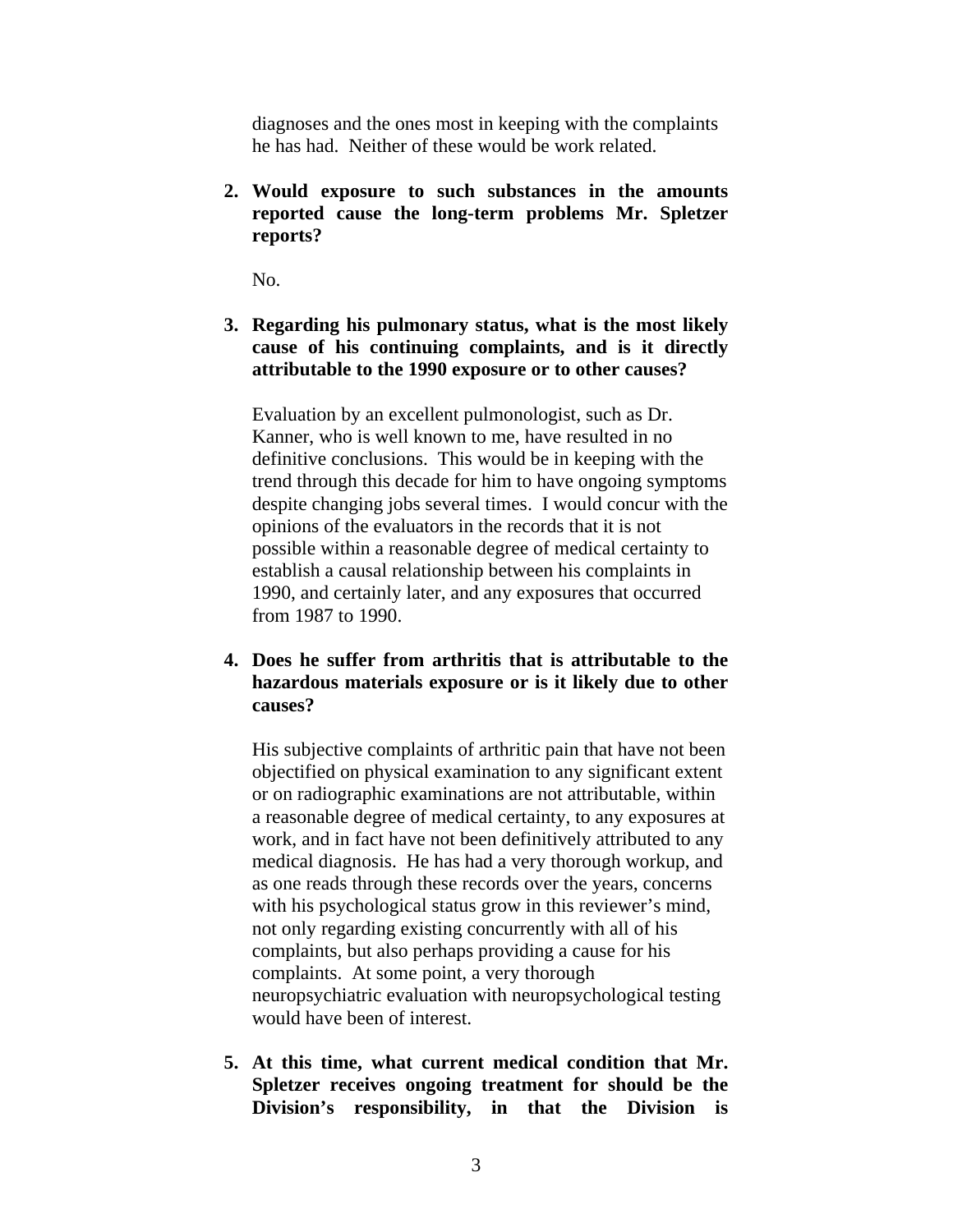### **responsible for the treatment of work related injuries for the life of the claimant?**

None. As noted, there is no evidence on this review, nor did there appear to be any opinion from any of the evaluating physicians that a causal relationship could be established within a reasonable degree of medical certainty between his complaints and any work related exposures. I feel that while they drew these conclusions in 1990 through 1992, given the ongoing symptoms, it is even more possible to state in 2001 that it is impossible to establish or consider any causal relationship.

[¶5] After receiving Dr. Brown's evaluation, the Division denied three of Spletzer's claims in September and October of 2001. Spletzer objected to the Division's denial and, in November of 2001, the matter was referred to the Commission for a contested case proceeding.

[¶6] In June of 2003, prior to the contested case hearing, Spletzer contacted Dr. Phyllis Mullenix, PhD., whom he discovered while researching on the Internet. Dr. Mullenix is not a practicing medical doctor, but holds a degree in zoology and chemistry, and a PhD. in pharmacology, and engages primarily in research and consulting. Spletzer requested that Dr. Mullenix prepare a report assessing the causation of his medical problems. Dr. Mullenix conducted an extensive review of Spletzer's medical history, and summarized her report by answering the same questions previously posed to Dr. Brown. Her assessment of the relatedness of Spletzer's current conditions to the original injury differed significantly from Dr. Brown's:

# **1. What current ailments are directly attributable to the 1990 hazardous materials exposures while working at SF Phosphates Fertilizer plant in Rock Springs?**

The respiratory, musculoskeletal, neurological, gastrointestinal, dermal and dental ailments listed above are directly attributable to the 1990 hazardous materials exposures at the fertilizer plant in Rock Springs.

**2. Would exposure to such substances in the amounts reported cause the long-term problems Mr. Spletzer reports?** 

Yes.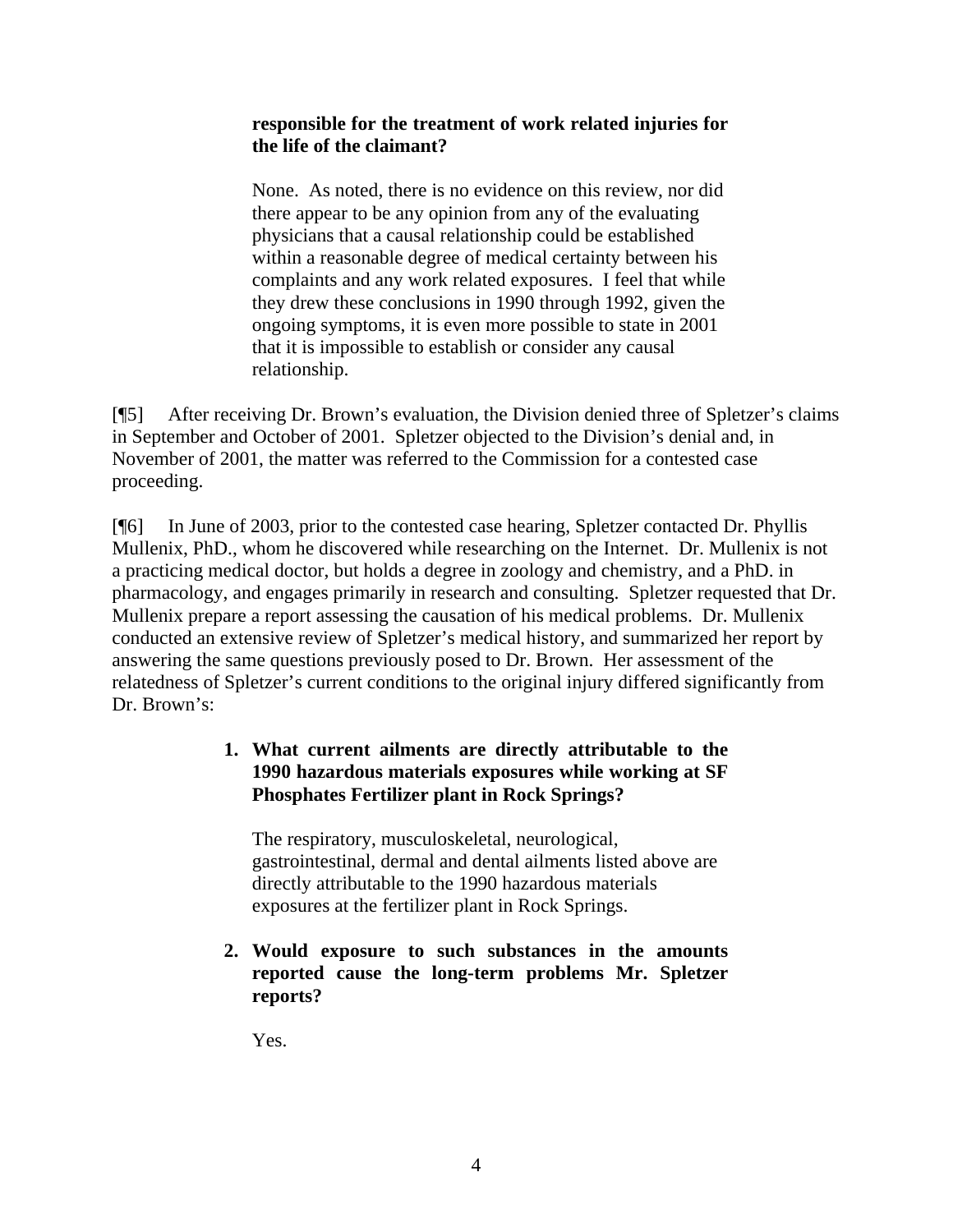**3. Regarding his pulmonary status, what is the most likely cause of his continuing complaints, and is it directly attributable to the 1990 exposure or to other causes?** 

The most likely cause of his respiratory complaints is the fluoride exposure he experienced at the fertilizer plant. That exposure was to intermittent large doses that accumulated a fluoride reservoir in his bones that takes years to diminish even when there is no subsequent fluoride exposure. Although he left the plant in 1990, his fluoride exposure has continued through his subsequent jobs as a welder and his consumption of fluoride in food, water and pharmaceuticals. In essence, the fluoride exposures after 1990 keep topping off his bone reservoir of fluoride. The 1990 exposures, as they built up his total body burden of fluoride, determined that hence forward he could not tolerate even small exposures. But for the workplace exposure at the Chevron plant, Mr. Spletzer would not be experiencing his symptoms today.

**. . .** 

## **4. Does he suffer from arthritis that is attributable to the hazardous materials exposure or is it likely due to other causes?**

Yes, he suffers from arthritis attributable to the 1990 exposure. His medical and employment histories indicate that there are no other causes more probable.

**5. At this time, what current medical condition that Mr. Spletzer receives ongoing treatment for should be the Division's responsibility, in that the Division is responsible for the treatment of work related injuries for the life of the claimant?** 

The Division's responsibility includes treatment of Mr. Spletzer's bronchitis and/or his developing COPD, his arthritic pain, his crumbling teeth and his problems with vision. If Mr. Spletzer's exposure is not stopped, the Division's responsibility will only expand to include even more serious health consequences.

In addition to her written report, Dr. Mullenix was deposed on July 16, 2003.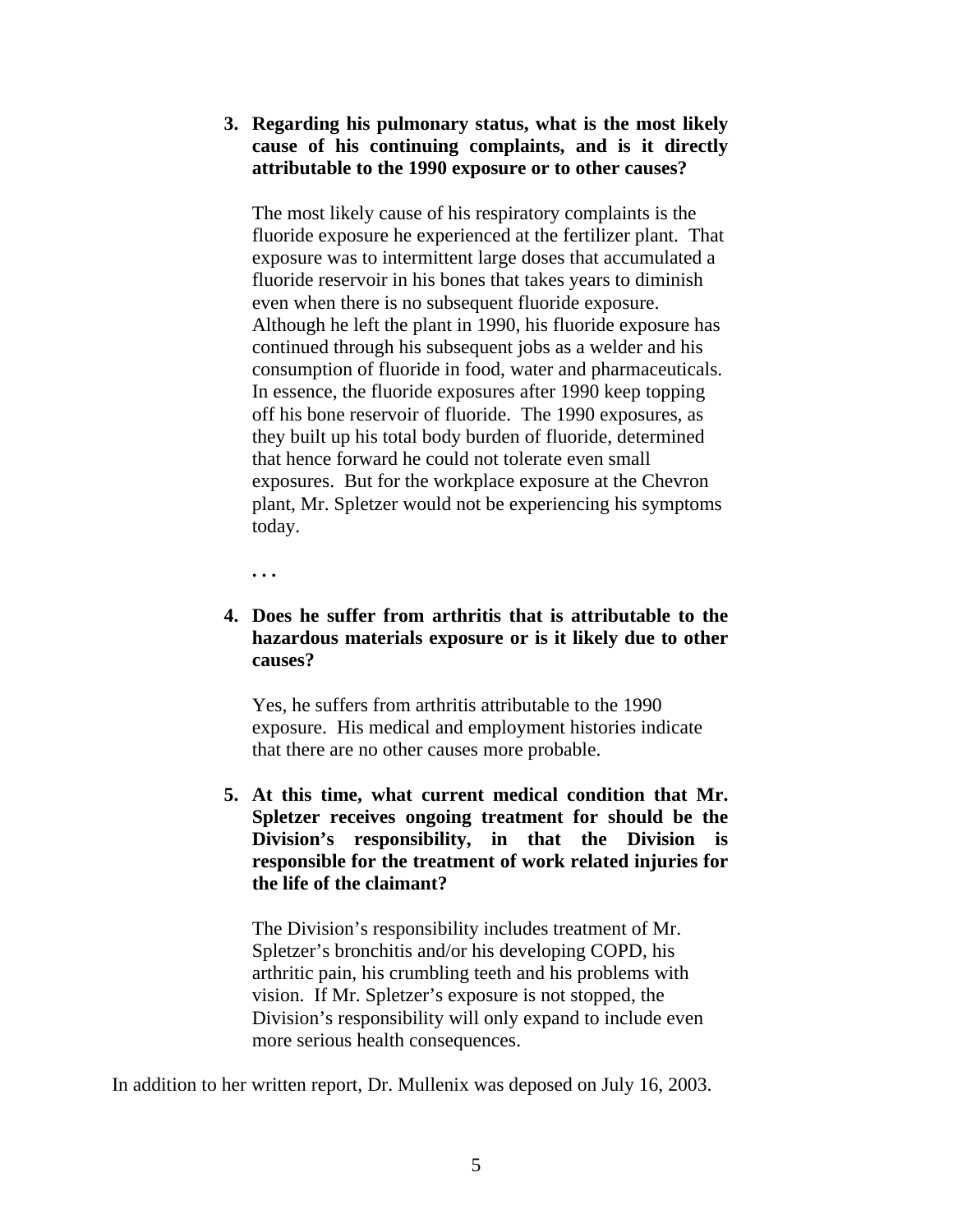[¶7] On August 1, 2003, the Commission held a contested case hearing. Both Spletzer and the Division submitted disclosure statements and presented evidence. The Commission issued its Findings of Fact, Conclusions of Law and Order of the Medical Commission Hearing Panel on September 15, 2003. The Commission concluded Spletzer was ineligible to receive benefits because he "failed in meeting his burden of proof in establishing that his medical treatment after Sept 21, 2001 is directly and causally related to his employment at the Chevron fertilizer plant from 1987-1990."

[¶8] Spletzer appealed the Commission's determination and the district court affirmed. Spletzer then filed a timely notice of appeal with this Court.

#### **STANDARD OF REVIEW**

[¶9] We review agency action following contested case hearings in accordance with Wyo. Stat. Ann. § 16-3-114(c) (LexisNexis 2003), which provides as follows:

> "(c) To the extent necessary to make a decision and when presented, the reviewing court shall decide all relevant questions of law, interpret constitutional and statutory provisions, and determine the meaning or applicability of the terms of an agency action. In making the following determinations, the court shall review the whole record or those parts of it cited by a party and due account shall be taken of the rule of prejudicial error. The reviewing court shall:

> > (i) Compel agency action unlawfully withheld or unreasonably delayed; and

> > (ii) Hold unlawful and set aside agency action, findings and conclusions found to be:

> > > (A) Arbitrary, capricious, an abuse of discretion or otherwise not in accordance with law;

> > > (B) Contrary to constitutional right, power, privilege or immunity;

> > > (C) In excess of statutory jurisdiction, authority or limitations or lacking statutory right;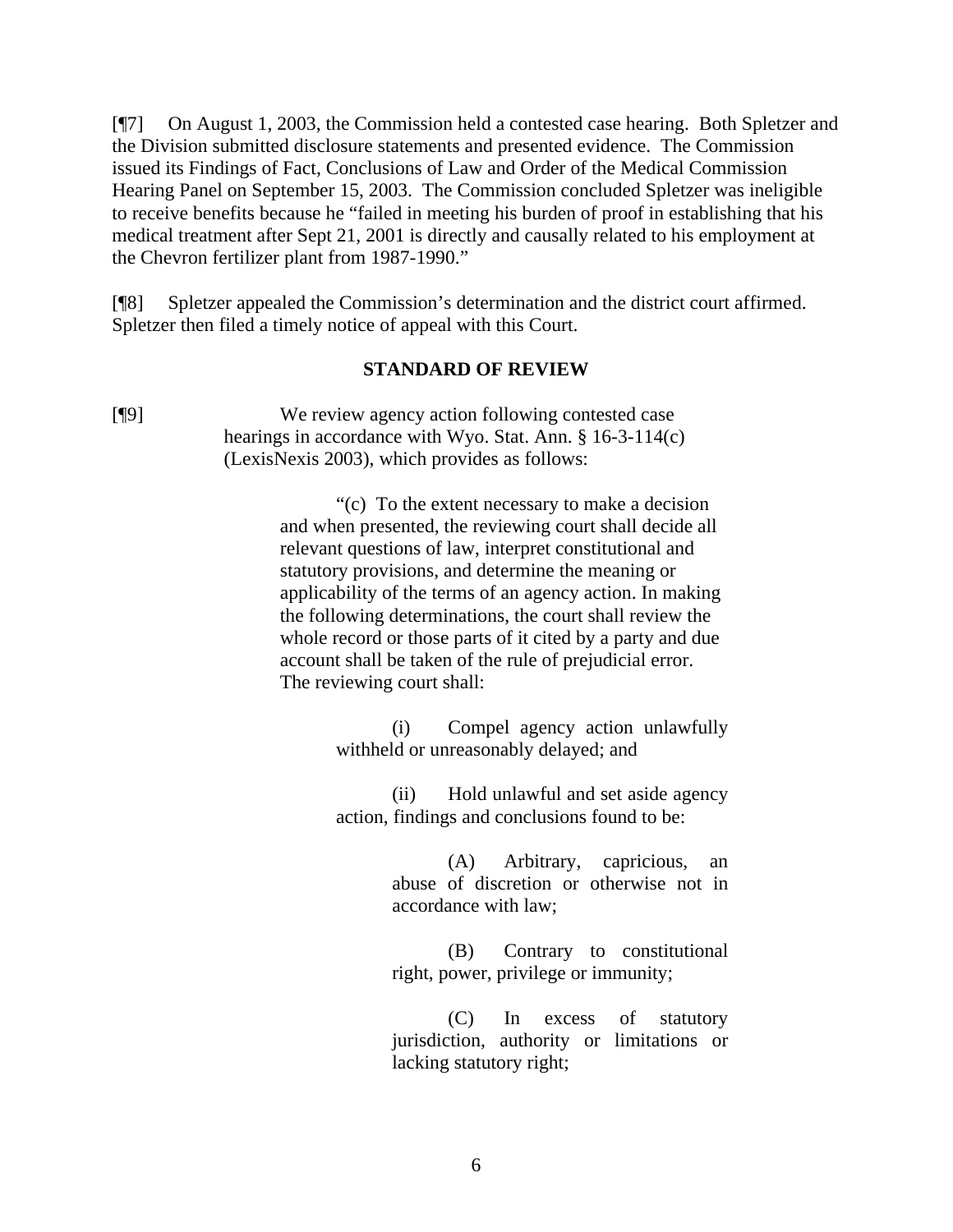(D) Without observance of procedure required by law; or

(E) Unsupported by substantial evidence in a case reviewed on the record of an agency hearing provided by statute."

Furthermore, in *Hoff v. State ex rel. Wyo. Workers' Safety and Compensation Div.*, 2002 WY 129, ¶¶ 5-8, 53 P.3d 107, ¶¶ 5-8 (Wyo.2002), we reiterated the proper application of the substantial evidence and arbitrary and capricious standards of review:

> "Our standard of review when reviewing administrative agency action was recently clarified in the case of *Newman v. State ex. rel. Workers' Safety and Compensation Div*., 2002 WY 91, 49 P.2d 163  $(Wyo.2002) \ldots$

> In appeals where both parties submit evidence at the administrative hearing, *Newman* mandates that appellate review be limited to application of the substantial evidence test. *Newman*, 2002 WY 91, [¶] 22, 49 P.3d 163. This is true regardless of which party appeals from the agency decision. In addition, this court is required to review the entire record in making its ultimate determination on appeal. *Newman*, at ¶ 19 and ¶¶ 24-26.

The substantial evidence test to be applied is as follows:

'In reviewing findings of fact, we examine the entire record to determine whether there is substantial evidence to support an agency's findings. If the agency's decision is supported by substantial evidence, we cannot properly substitute our judgment for that of the agency and must uphold the findings on appeal. Substantial evidence is relevant evidence which a reasonable mind might accept in support of the agency's conclusions. It is more than a scintilla of evidence.'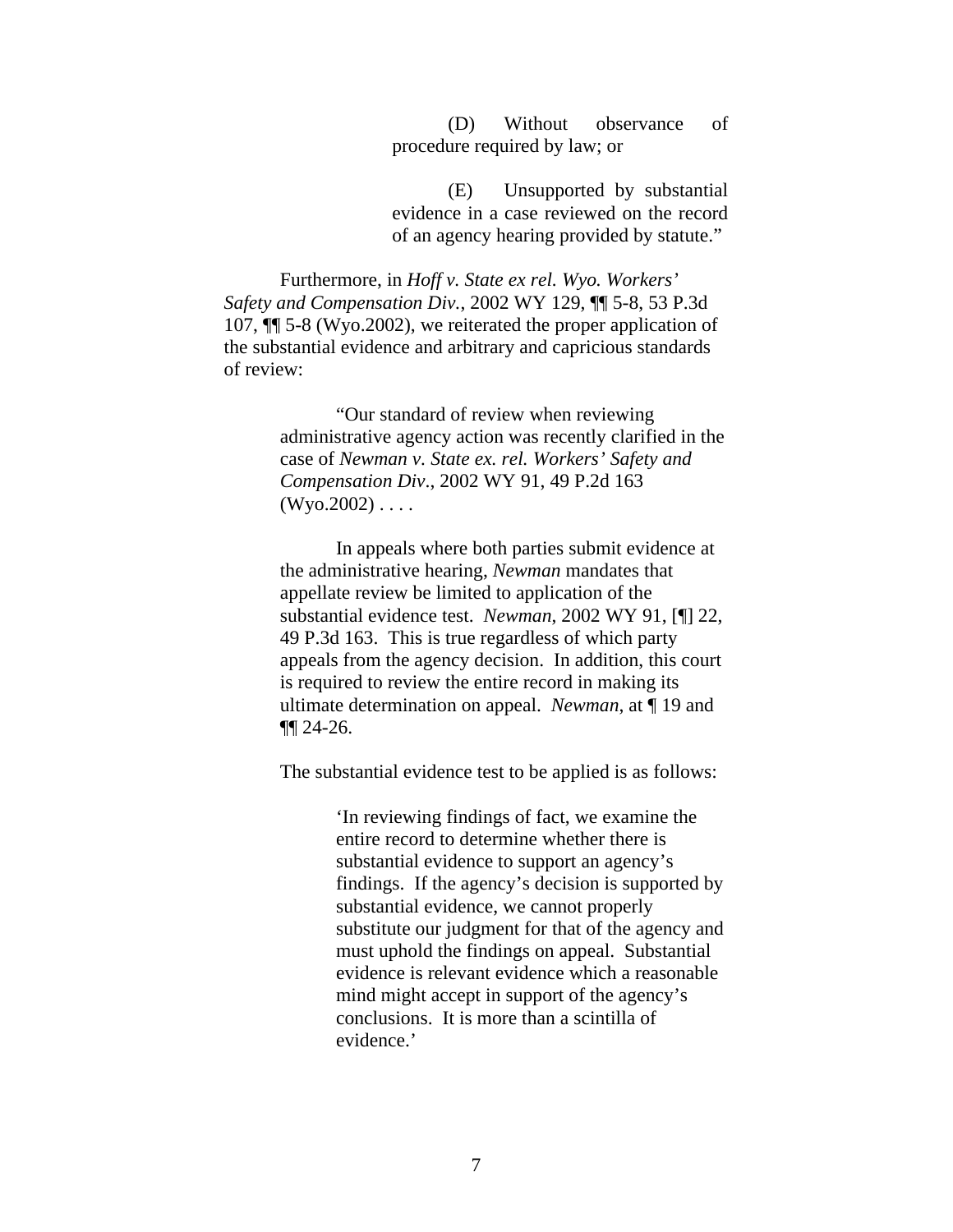*Newman*, at ¶ 12 (quoting *State ex rel. Workers' Safety and Compensation Div. v. Jensen*, 2001 WY 51, ¶ 10, 24 P.3d 1133, ¶ 10 (Wyo.2001)).

Even when the factual findings are found to be sufficient under the substantial evidence test, *Newman* further concludes this court may be required to apply the arbitrary-and-capricious standard as a 'safety net' to catch other agency action which prejudiced a party's substantial right to the administrative proceeding or which might be contrary to the other WAPA review standards . . . ."

**Kunkle v. State ex rel. Wyoming Workers' Safety and Compensation Div.,** *2005 WY 49, ¶¶ 7-8, 109 P.3d 887, 888-89 (Wyo. 2005).* 

*[¶10] The Commission found that Spletzer was not entitled to benefits because he failed to meet his burden of proof. We have said:* 

> *When the party charged with the burden of proof has failed to meet that burden, we review the case under the arbitrary, capricious, abuse-of-discretion, or otherwise-not-inaccordance-with-the-law standard.* **Brees v. Gulley Enterprises, Inc.,** *6 P.3d 128, 132 (Wyo.2000);* **Keck v. State ex rel. Wyoming Workers' Safety & Compensation Div.,** *985 P.2d 430, 432 (Wyo.1999).*

> > *"Under the arbitrary, capricious and abuse of discretion standard, we are charged with examining the entire record. In our examination and review of a hearing examiner's determination, we defer to the hearing examiner's findings of fact. We will examine conflicting and contradictory evidence to see if the hearing examiner reasonably could have made its findings based on all the evidence before it. The findings of fact may include determinations of witness credibility, as the hearing examiner is charged with determining the credibility of the witnesses. In our review, we will not overturn the hearing examiner's determinations regarding witness credibility unless they are clearly contrary to the overwhelming weight of the evidence."*

**In re Boyce,** *2005 WY 9, ¶ 6, 105 P.3d 451, 454 (Wyo. 2005) (***quoting Brees v. Gulley Enterprises, Inc.***, 6 P.3d 128, 132 (Wyo. 2000)).*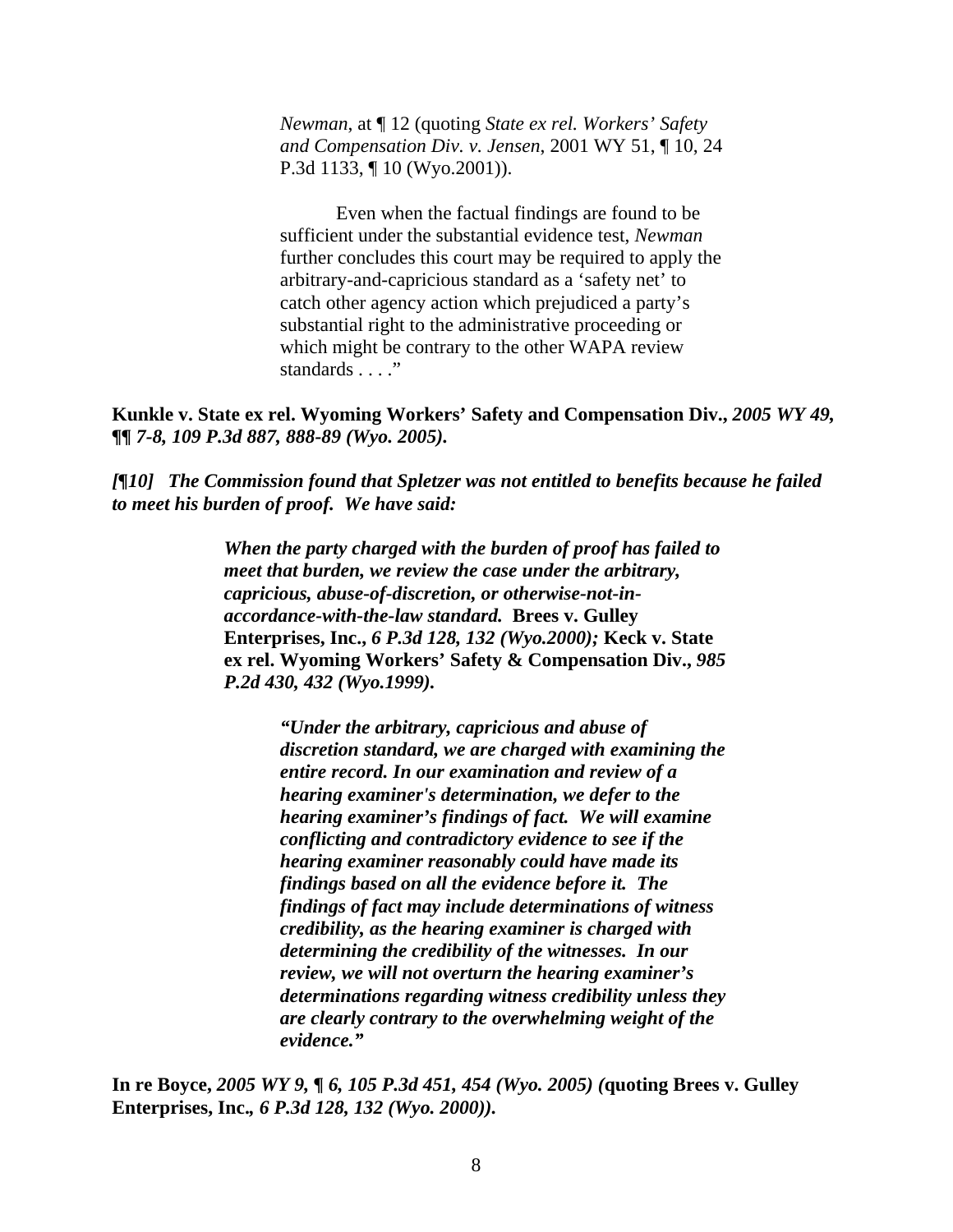[¶11] Finally, "[w]e afford no deference to the agency's legal conclusions. Statutory interpretation raises questions of law over which our review authority is plenary. Conclusions of law made by an administrative agency are affirmed only if they are in accord with the law." *Kunkle*, 2005 WY 49, ¶ 9, 109 P.3d at 889 (*citing Wesaw v. Quality Maintenance*, 2001 WY 17, ¶ 8, 19 P.3d 500, 504 (Wyo. 2001)).

#### **DISCUSSION**

#### *Subject Matter Jurisdiction*

[¶12] In the first of Spletzer's four appellate issues, he asserts that the Commission exceeded its subject matter jurisdiction. The Commission derives its jurisdictional authority from Wyo. Stat. Ann. § 27-14-616(b)(iv) (LexisNexis 2003), which statute provides in part:

> Following referral by the division, the hearing examiner or medical hearing panel shall have jurisdiction to hear and decide all issues related to the written notice of objection filed pursuant to W.S. 27-14-601(k).  $\dots$  When hearing a medically contested case, the panel shall serve as the hearing examiner and shall have exclusive jurisdiction to make the final administrative determination of the validity and amount of compensation payable under this act.

Spletzer argues that in deciding the compensability of his current claims, the Commission went beyond its jurisdiction and re-determined the compensability of his original workrelated injury. He articulates this argument in his appellate brief as follows:

> The issue before the Commission was not the compensability of the initial claim or whether [Spletzer's] initial symptoms were related to his work related chemical exposures. These conditions had been previously determined to be work related. The issue referred to the Medical Commission was the relationship of the curr[e]nt treatment to the already established compensable injury and chemical exposures.

. . .

The issue of compensability of [Spletzer's] injuries was not before the Medical Commission. Accordingly, it did not have statutory authority to issue a ruling that based its conclusion that the evidence failed to show [Spletzer's] initial exposures and injuries were caused by the work related exposure to chemicals. The Medical Commission lacked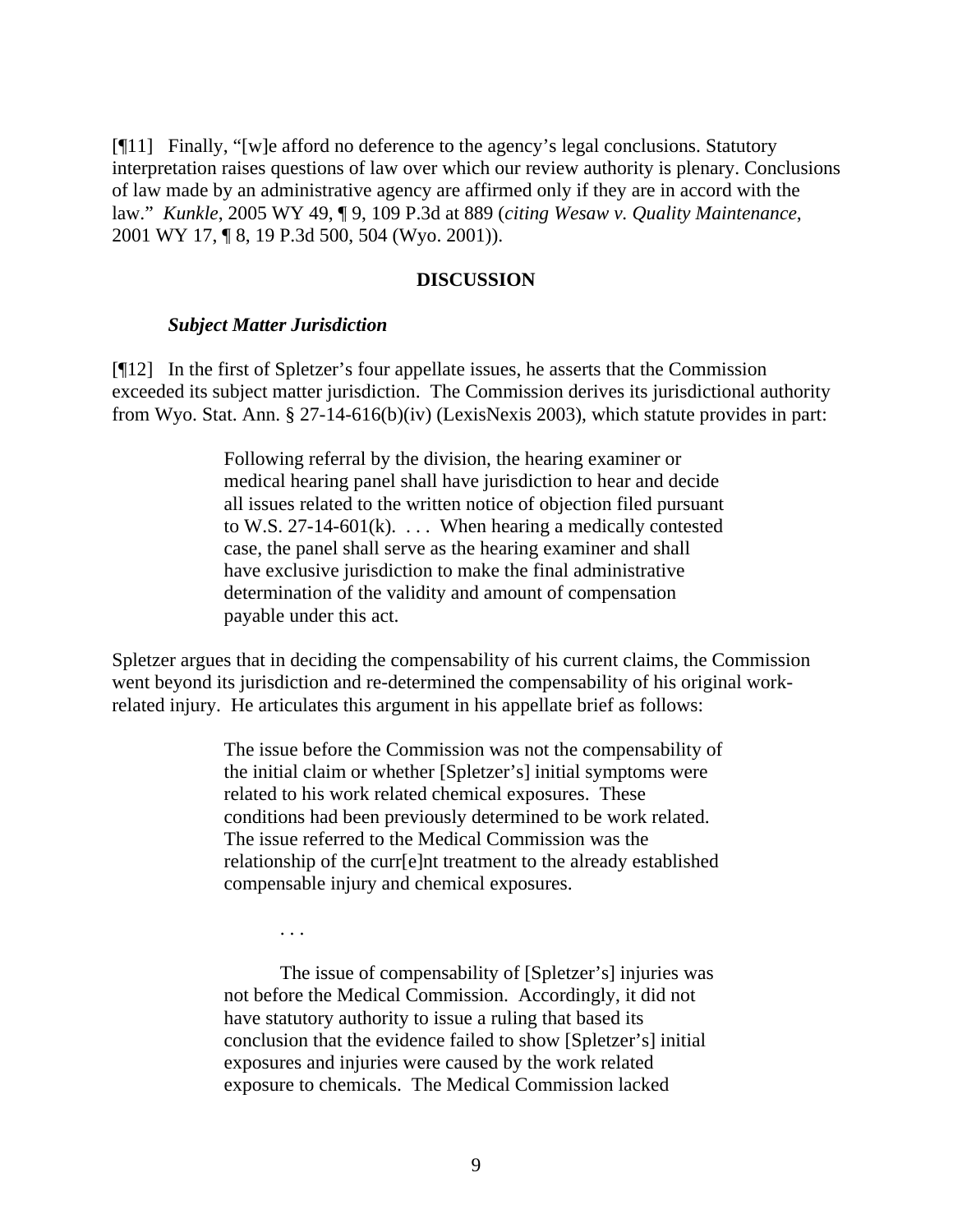subject matter jurisdiction to rule on an issue already decided and not properly presented to it by the Division.

[¶13] Spletzer is correct in his assertion that the Commission does not have jurisdiction to decide the compensability of previously determined claims. *Hall v. State ex rel. Wyoming Workers' Compensation Div.,* 2001 WY 136, ¶ 14, 37 P.3d 373, 377 (Wyo. 2001). However, the Division clearly has jurisdiction to challenge and determine the validity of future claims for benefits. *Id.*; *Tenorio v. State ex. rel. Wyoming Workers' Compensation Div.,* 931 P.2d 234, 239 (Wyo. 1997).

> The statutory language of the Wyoming Workers' Compensation Act confers finality on the benefits paid to the employee through uncontested determinations, subject to the exceptions found in Wyo. Stat. Ann. § 27-14-605. . . . The statutory language, however, does not guarantee a claimant future benefits on the basis of a prior award nor does public policy favor the payment of an unjustified worker's compensation claim. . . . Therefore, an employee/claimant must prove that he was entitled to receive benefits for all outstanding claims despite previous awards for the same injury.

*Hall,* 2001 WY 136, ¶ 14, 37 P.3d at 377 (citations omitted).

[¶14] Spletzer's interpretation of the Commission's decision as somehow affecting his previously awarded benefits is inaccurate. The Commission's order concluded that Spletzer "failed in meeting his burden of proof in establishing that his medical treatment after Sept 21, 2001 is directly and causally related to his employment at the Chevron fertilizer plant from 1987-1990." Clearly, this determination had no impact on any of Spletzer's prior claims. The Commission decided only those issues referred to it and did not exceed its jurisdiction in considering and deciding Spletzer's claims.

# *Procedure*

[¶15] Spletzer next argues that the Commission's decision was not in accordance with the procedure required by law. As a basis for his argument, Spletzer again asserts that "[a] careful reading of the Medical Commission's findings of fact clearly reveal[s] that their decision was simply another ruling on the compensability of the initial injury vers[u]s the relationship of the current medical treatment claims to the already established exposure and history." He then concludes that "[t]his is explicitly contrary to the statutory procedure setting forth the scope of the Medical Commission's review of the issue referred to them." For the reasons just set forth above, we reject this contention—it does not accurately state what the Commission did. Furthermore, Spletzer neither supports this argument with specific record references, nor cites legal authority, so we will not further consider the issue. *Hicks v. State ex rel. Wyoming Workers' Safety and Compensation Div*., 2005 WY 11, ¶ 25, 105 P.3d 462, 472 (Wyo. 2005).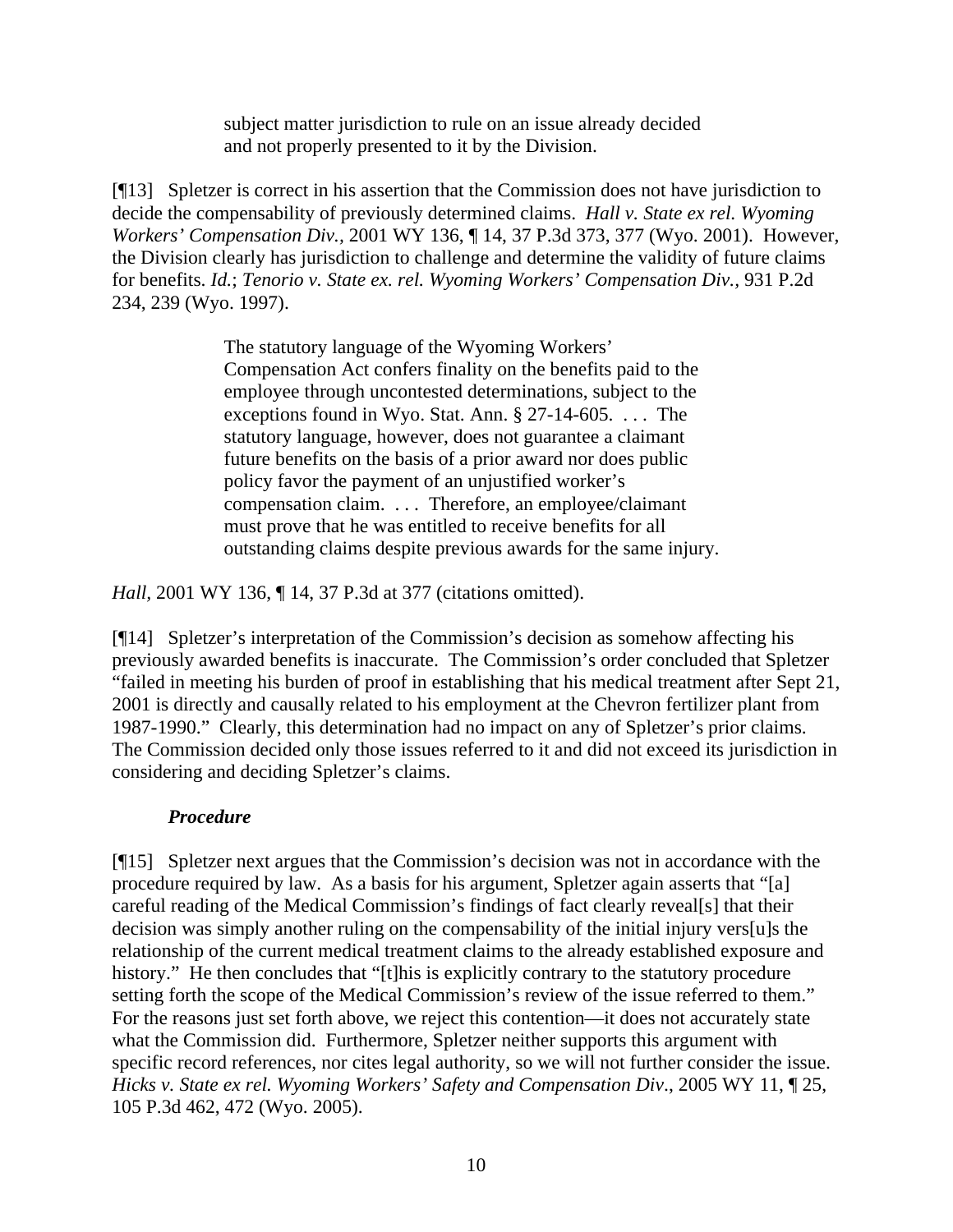#### *Arbitrary, Capricious, an Abuse of Discretion and Contrary to Law*

[¶16] In Spletzer's third appellate issue, he claims that the Commission's decision was arbitrary, capricious, an abuse of discretion and contrary to law. Similar to his other arguments, he bases this assertion on the premise that the Commission inappropriately considered his prior claims. He states:

> The Medical Commission's conclusion was that because past medical records . . . do not support an injury or exposure, the current treatment claims are not related. This judgment and decision process resulted in reweighing the evidence on whether there was a[n] initial compensable injury. The Medical Commission reweighed this evidence and came to the conclusion that the current treatment was not related. This is an improper consideration and application of the evidence especially in light of the fact that a finding of compensability had previously been made. This is a[n] arbitrary and capricious administrative action. It is also a misapplication of the facts to the law.

[¶17] This analysis suffers from the same defect as Spletzer's previous argument inasmuch as nothing in the record supports his assertion that the Commission's determination of his current claims was based on a finding regarding the compensability of his prior claims. The Commission did not conclude, as Spletzer contends, that "because past medical records . . . do not support an injury or exposure, the current treatment claims are not related." To the contrary, the Commission acknowledges that Spletzer was injured and received benefits. The Commission's order references a "Formal Determination" letter dated December 15, 1990, wherein the Division withdrew a prior objection to payment of benefits and stated that it would "review, audit and pay claims related to bronchitis . . .." The Commission made no findings regarding Spletzer's prior claims or the extent of his prior injuries.

[¶18] Spletzer also claims that the Commission, by examining his medical history, improperly re-weighed the evidence and re-determined his prior claims. As previously established, nothing in the record indicates that the Commission re-determined Spletzer's prior claims. Furthermore, any consideration of prior medical evidence in Spletzer's case was necessary in order to establish a causal link between his current claims and his prior work-related injuries. When a claimant requests benefits, he has the burden of proving all essential elements of his claim by a preponderance of the evidence. *Himes v. Petro Engineering & Const.,* 2003 WY 5, ¶ 14, 61 P.3d 393, 398 (Wyo. 2003) (*quoting Snyder v. State ex rel. Wyoming Workers' Compensation Div*., 957 P.2d 289, 293 (Wyo. 1998)). One essential element of a claim for future benefits is demonstrating that the current medical condition is causally related to the compensable work-related injury. *Himes,* 2003 WY 5, ¶ 19, 61 P.3d at 399. It would be virtually impossible for a claimant to establish such causation without examining his prior medical records. Also, when an agency conducts a contested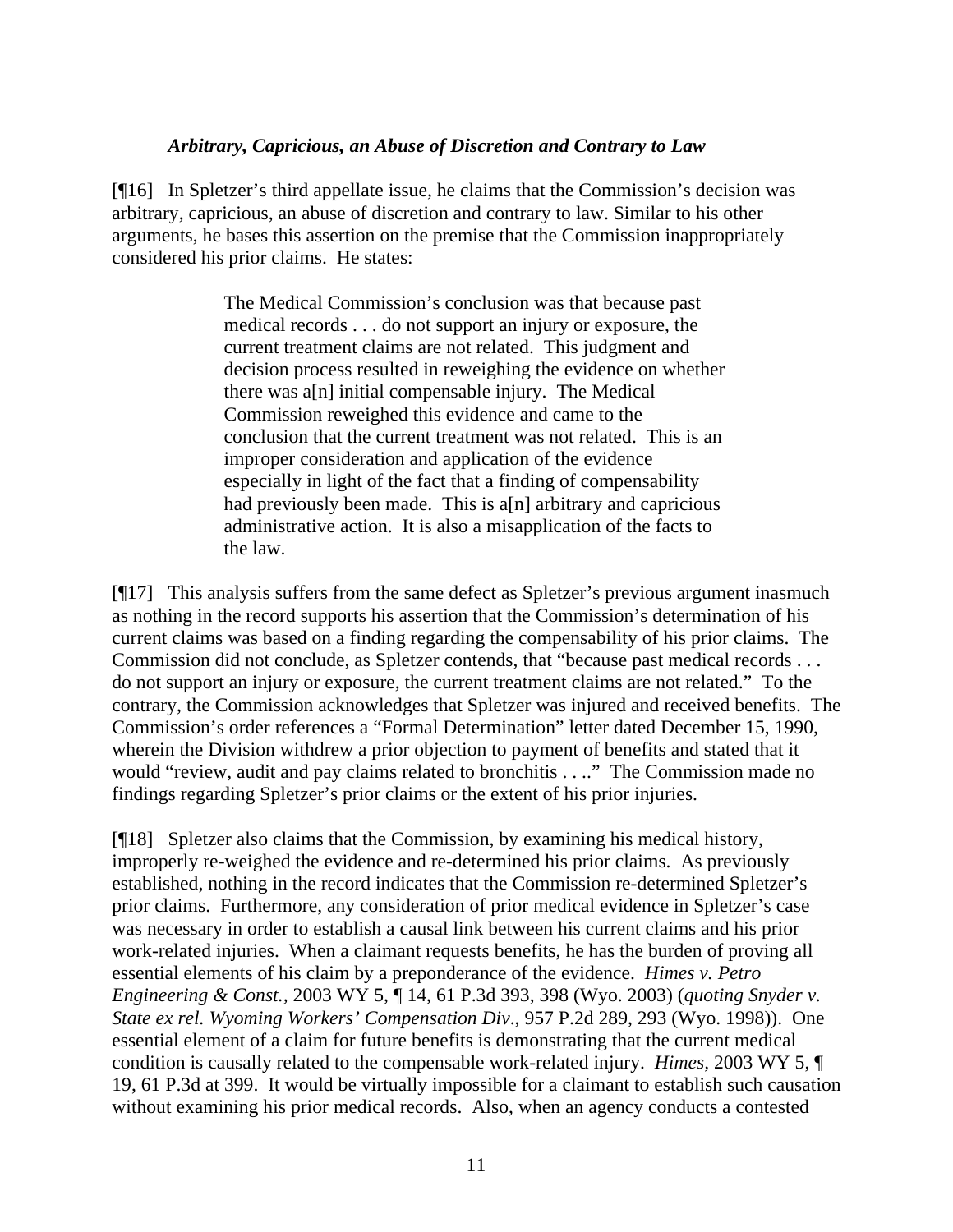case hearing, Wyo. Stat. Ann. § 16-3-110 (LexisNexis 2005) requires that the agency's final order "be accompanied by a concise and explicit statement of the underlying facts supporting the findings." The Commission determined that Spletzer failed to establish a causal connection between his current claims and his work-related injury. To support that finding, the Commission had a statutory obligation to consider and state underlying facts. Without examining Spletzer's medical history, the Commission would be unable properly to fulfill its statutory obligation to provide a concise statement of facts supporting its determination.

[¶19] We will not reverse an agency decision for an abuse of discretion so long as the agency considered relevant factors in making its decision and the decision is rational. *Morgan v. Olsten Temporary Services,* 975 P.2d 12, 15 (Wyo. 1999). Spletzer's medical records and claim history were relevant and necessary factors that the Commission was required to consider in determining the compensability of his current claims. The Commission did not abuse its discretion in determining Spletzer's claims, nor do we find its decision to be contrary to law or arbitrary and capricious.

# *Substantial Evidence*

[¶20] Spletzer's final argument consists of two paragraphs, wherein he asserts that the Commission's decision is not supported by substantial evidence. In support of this contention, he argues that the report and analysis of his expert, Dr. Mullenix, was the "only competent relevant evidence presented by any of the parties." Spletzer concludes that the Commission did not properly consider Dr. Mullenix's decision because it became "mired in reweighing the medical and factual evidence from prior unsuccessful treatment of the work related injuries . . .."

[¶21] Spletzer's statement that Dr. Mullenix's report was the only competent and relevant evidence before the Commission is inaccurate. In addition to Dr. Mullenix's opinion, the Commission relied on Dr. Brown's report, which report provided a thorough analysis of Spletzer's medical conditions based on the same materials Dr. Mullenix used in making her assessment. The fact that Dr. Brown and Dr. Mullenix reached opposite conclusions does not make Dr. Brown's analysis any less relevant or competent. Where, as here, the Commission is presented with conflicting medical opinions, its responsibility, as the trier of fact, is to determine relevancy, assign probative value, and ascribe the relevant weight given to the evidence presented. *Clark v. State ex rel. Wyoming Workers' Safety & Compensation Div.*, 934 P.2d 1269, 1271 (Wyo. 1997). The Commission is in the best position to judge and weigh medical evidence and may disregard an expert opinion if it finds the opinion unreasonable or not adequately supported by the facts upon which the opinion is based. *Id.*; *Matter of Goddard*, 914 P.2d 1233, 1238 (Wyo. 1996). With regard to Dr. Mullenix's opinion, the Commission stated:

> This Panel disagrees with Dr. Mullenix's assumptions regarding Mr. Spletzer's exposure. Using her logic, every employee at a phosphate fertilizer plant would be exposed to toxic levels of fluoride simply by the nature and location of their employment.